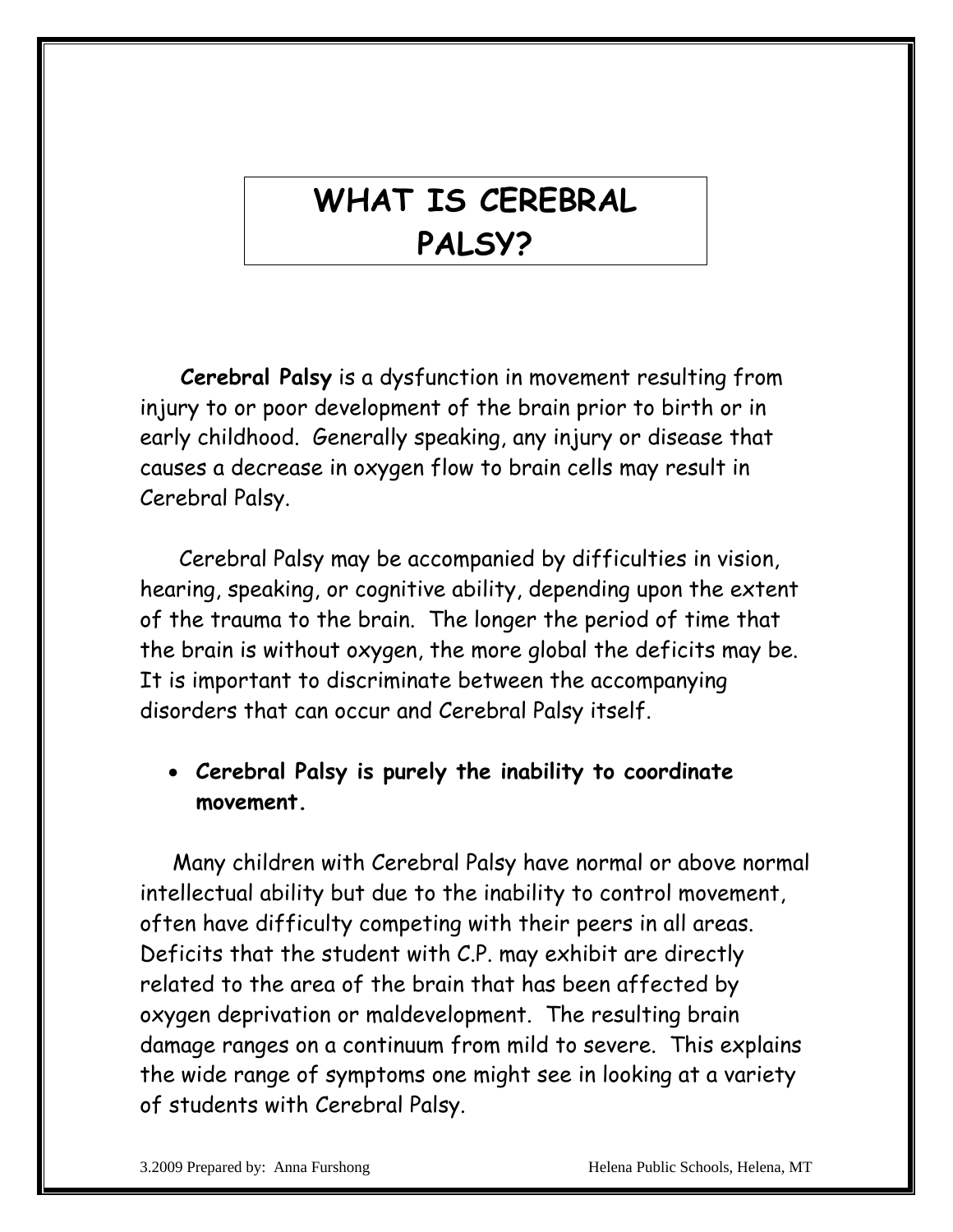# **BRAIN DEVELOPMENT**

• **In order to understand this motor dysfunction it is important to have some knowledge of brain development**.

 The brain develops in a hierarchical fashion building upon previously laid foundations. Nerve pathways are like highways connecting lower brain centers with higher ones, as well as connecting muscle movement to the brain. As infants grow and mature, these nerve pathways create connections with higher brain centers.

 If brain damage has occurred, then nerve pathways cannot connect to various brain centers and function can be impaired. The following are examples of possible areas where one might see deficits:

- Visual motor
- Visual perception
- Gross motor control
- Fine motor control
- Auditory memory
- Sensory integration
- Speech and language (receptive, expressive or both)
- Cognitive delay
- Learning disability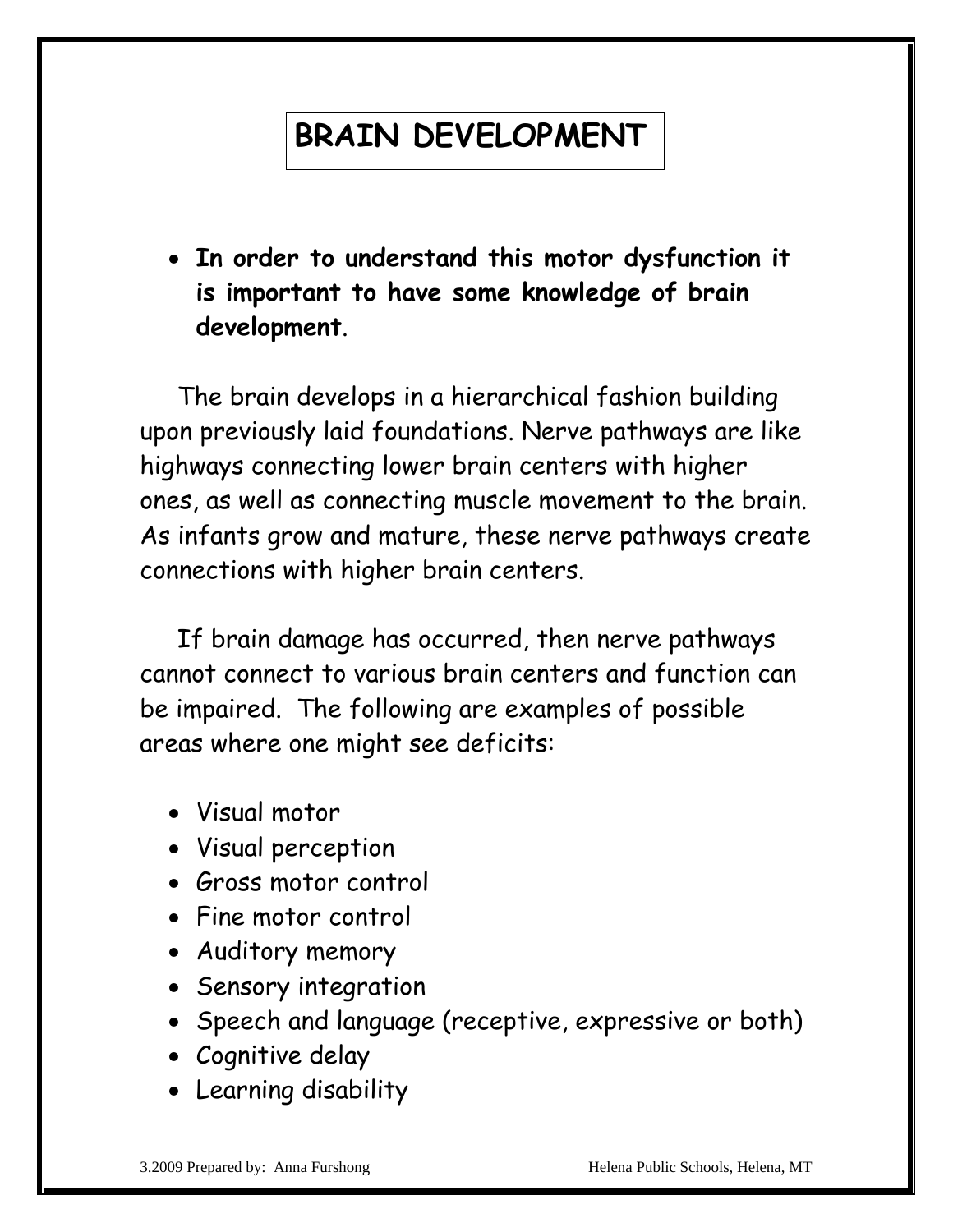The brain encompasses a relay system by which speech, hearing, vision, learning and movement are controlled and modulated by messages traveling along nerve pathways.

• **This fine interplay between brain, nerve connections and muscles is what becomes disrupted in a child with Cerebral Palsy.**

### **NORMAL MOVEMENT**

Movement begins in the newborn through the influence of automatic reflexes that are controlled in the lower brain centers. It is gross movement that is immature in nature and not refined.

 As the nerve pathways we spoke of earlier begin to grow and connect to the higher brain centers, then movement becomes more controlled. The automatic reflexes disappear because the more sophisticated brain inhibits them and primitive movement then diminishes. This all occurs because the brain is developing normally. If there is damage to the motor areas of the brain, then development is impeded, to a greater or lesser degree, and normal functioning movement will be limited.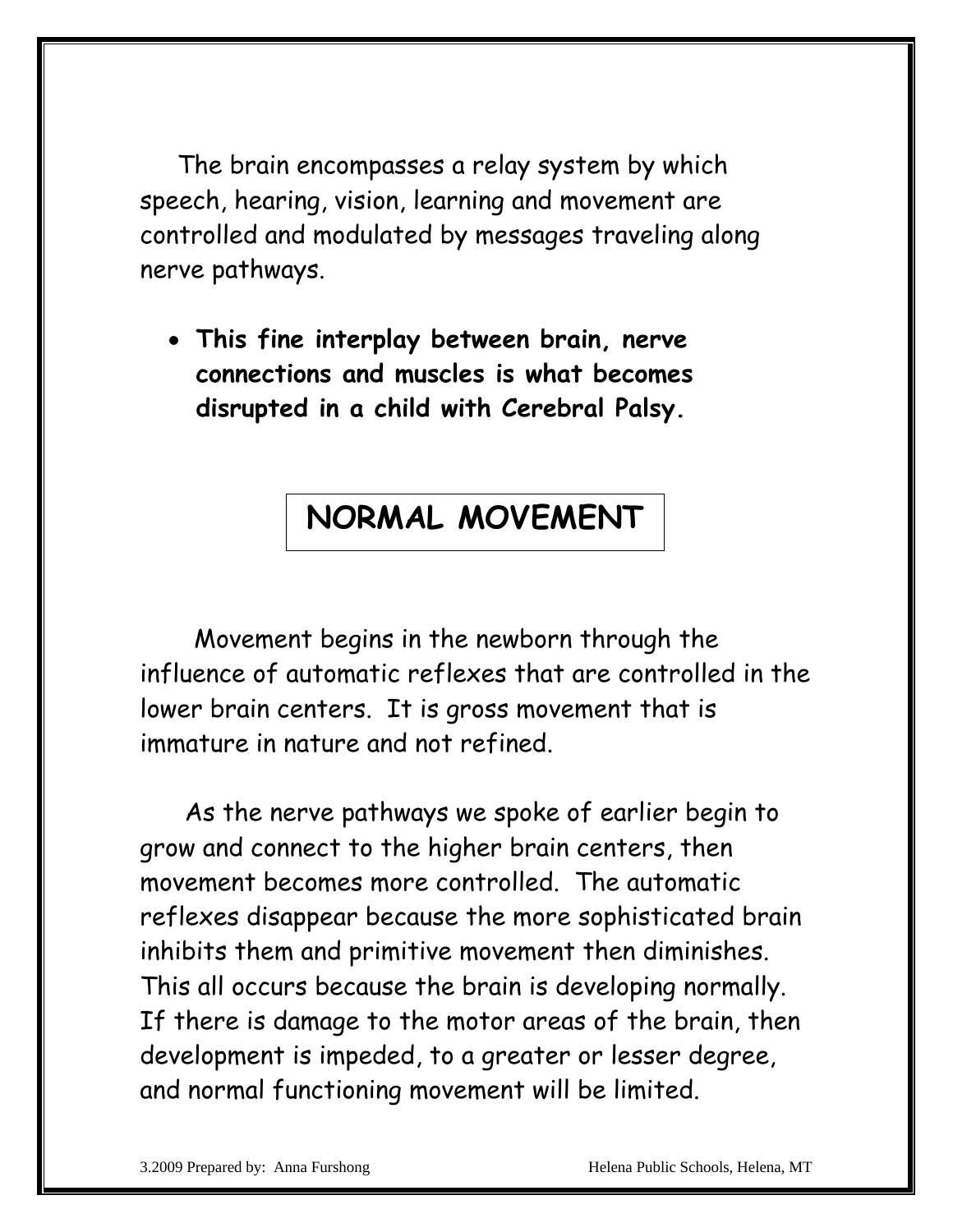The movement of an infant is random in nature. He gains control over that movement as a result of normal brain maturation and the growth of solid nerve pathways that provide for communication between the brain and the muscles.



 Muscle tone is the amount of tension the muscle carries when at rest. This is the main factor that is affected in Cerebral Palsy. Because of brain damage, the muscles do not receive correct messages concerning the amount of tension and relaxation a muscle has.

- **Hypotonia**-muscles are under stimulated producing floppy responses
- **Hypertonia**-muscles are over stimulated producing stiff and rigid responses.

It is important to note we are not looking at muscle weakness as in muscle pathology, but rather muscle incoordination resulting from injury to the brain.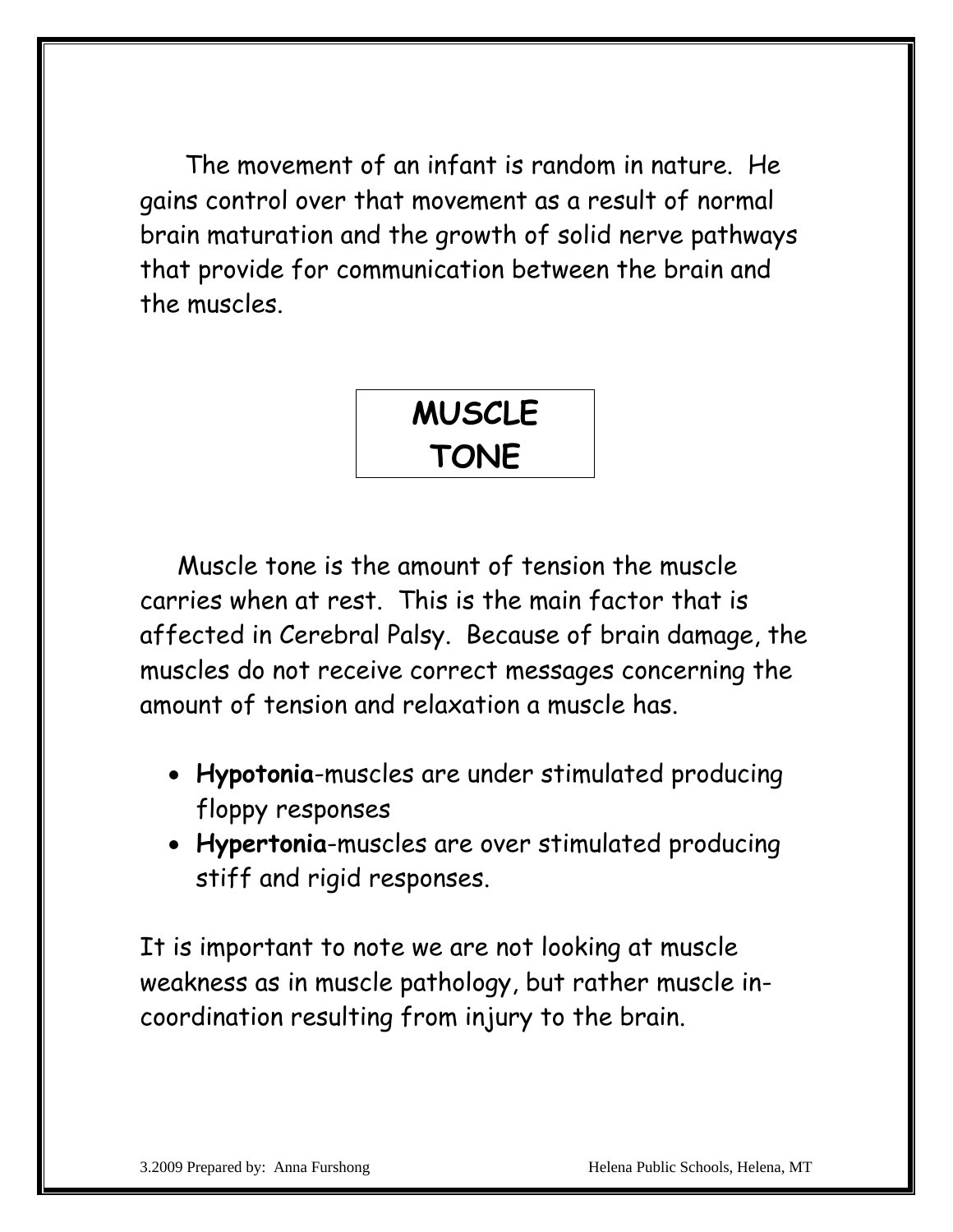## **CLASSIFICATIONS OF CEREBRAL PALSY**

Generally speaking, there are two types of C.P.

- **Spastic-**characterized by tense, rigid movement with limited range of motion in the joints.
- **Athetoid-**characterized by random, flailing movement that fluctuates between rigid and floppy.

There is further classification regarding how the dysfunction is distributed in the body.

- **Hemiplegia-**only the right or left side of the body is affected.
- **Quadriplegia-**both arms and legs are affected as well as trunk stability. All athetoid C.P. is in this category.
- **Diplegia**-only the legs are affected and trunk stability can be affected.

When trunk stability is affected, the student may have difficulty with secure posture in sitting. This has many implications in the educational setting.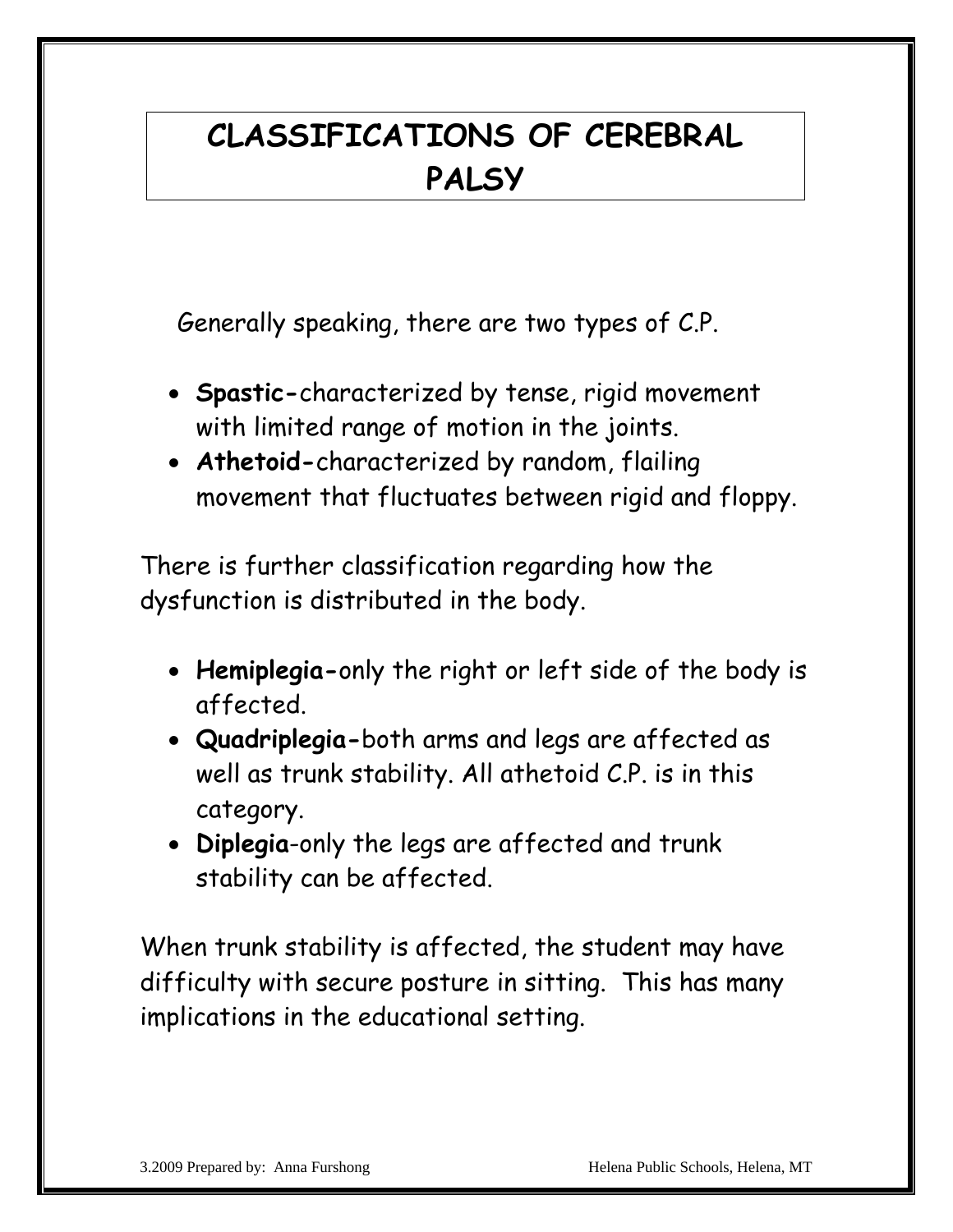In summary, depending on the extent of the brain damage and area of the brain affected, the result can be mild to severe and can involve anywhere from one to all four extremities. The motor dysfunction can affect any muscle in the body including ocular and oral musculature resulting in difficulties in visual tracking, swallowing, and speaking.

## **THE ROLE OF PHYSICAL THERAPY IN SCHOOLS**

- To educate students, families, and educators about the limitations and possibilities involved when a person lives with a physical disability.
- To lend support to educators by providing necessary equipment, tools and training to enhance the child's access to her education.
- To assist the student with a disability, in mobility throughout the school setting and when needed transfers.
- To recommend adaptations insuring accessibility to playground equipment, classrooms, bathrooms and gyms.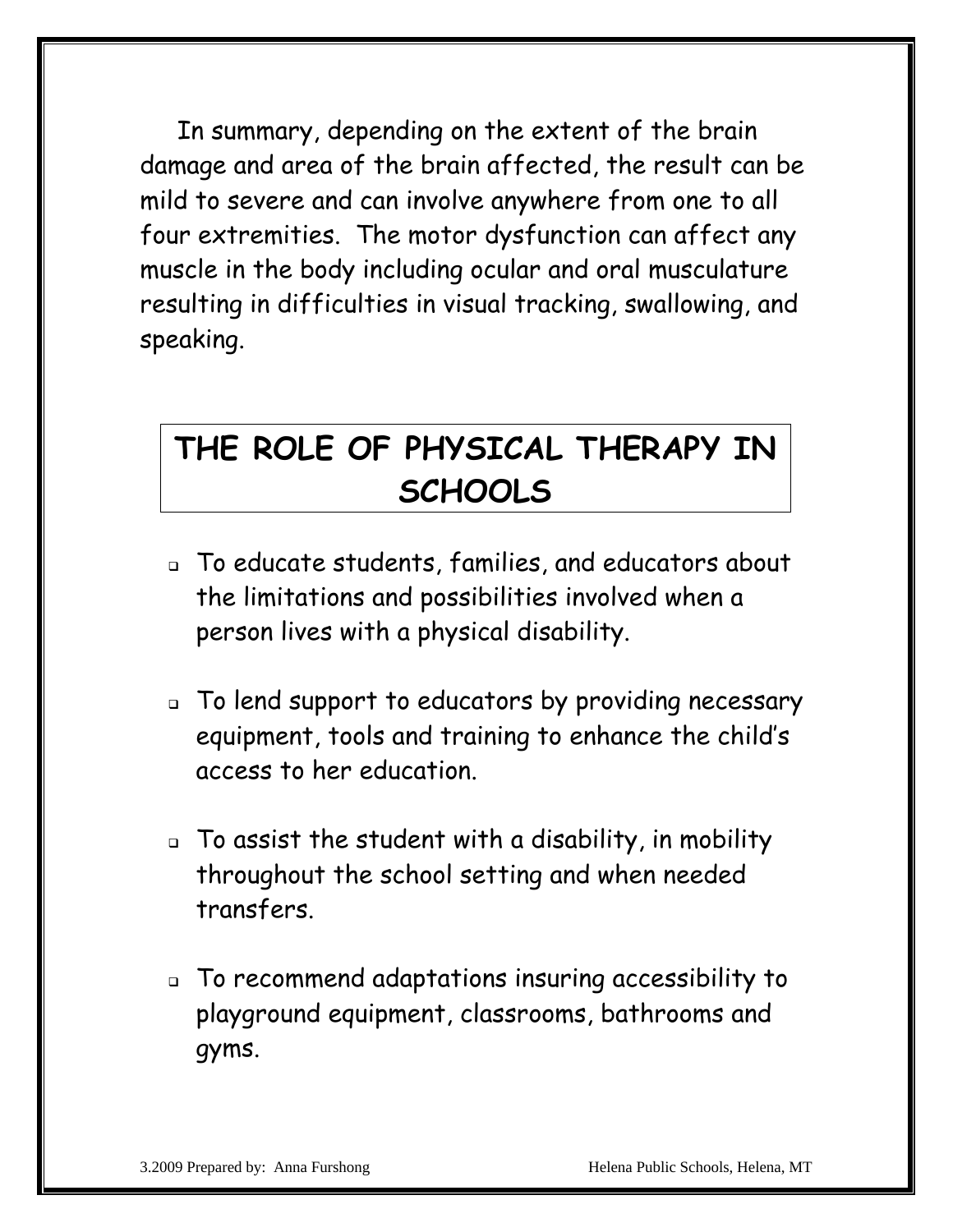- To provide direct therapy as it relates to school and when needed to enable the student with a disability to further achieve her educational goals.
- To instruct all staff in safe ways to assist a student with a physical disability including proper evacuation techniques in case of emergencies.

### **THE ROLE OF OCCUPATIONAL THERAPY IN SCHOOLS**

- To facilitate sensory processing development so the student benefits from receiving and interpreting information from his/her school environment.
- To assist in developing activities to refine arm and hand movements when appropriate.
- To provide adaptive equipment and training to student and staff to promote functional task performance.
- To provide access and training for assistive technology as indicated to meet established special education goals and objectives.